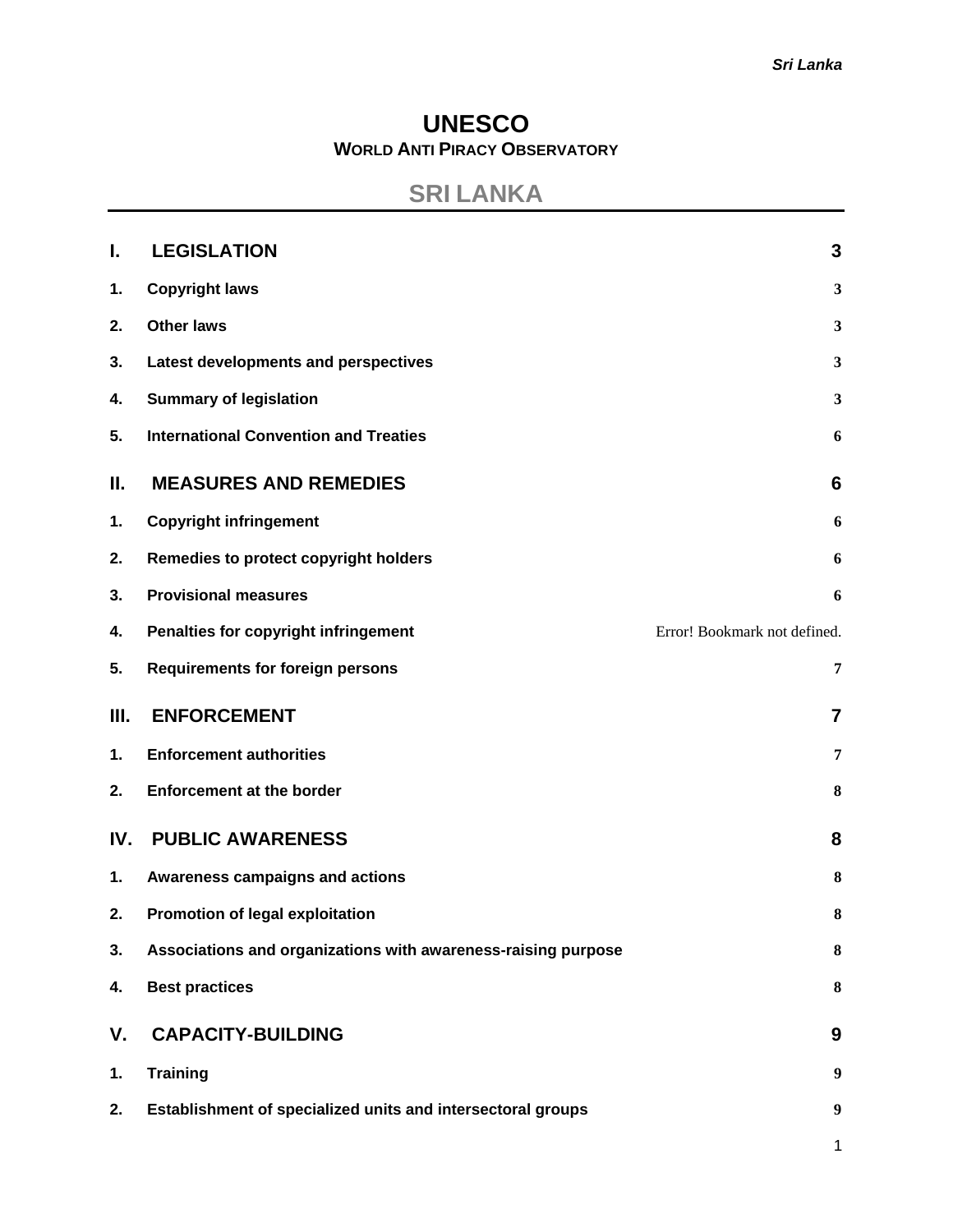| 3.  | <b>Best practices</b>    | 9  |
|-----|--------------------------|----|
| VI. | <b>OTHER</b>             | 9  |
| 1.  | <b>TPM/DRM</b>           | 9  |
| 2.  | <b>Licensing schemes</b> | 9  |
| 3.  | <b>Optical discs</b>     | 9  |
| 4.  | <b>Hotlines</b>          | 9  |
| 5.  | <b>Contact details</b>   | 10 |

#### **Country profile based on information provided by the Intellectual Property Office of Sri Lanka, June 2009**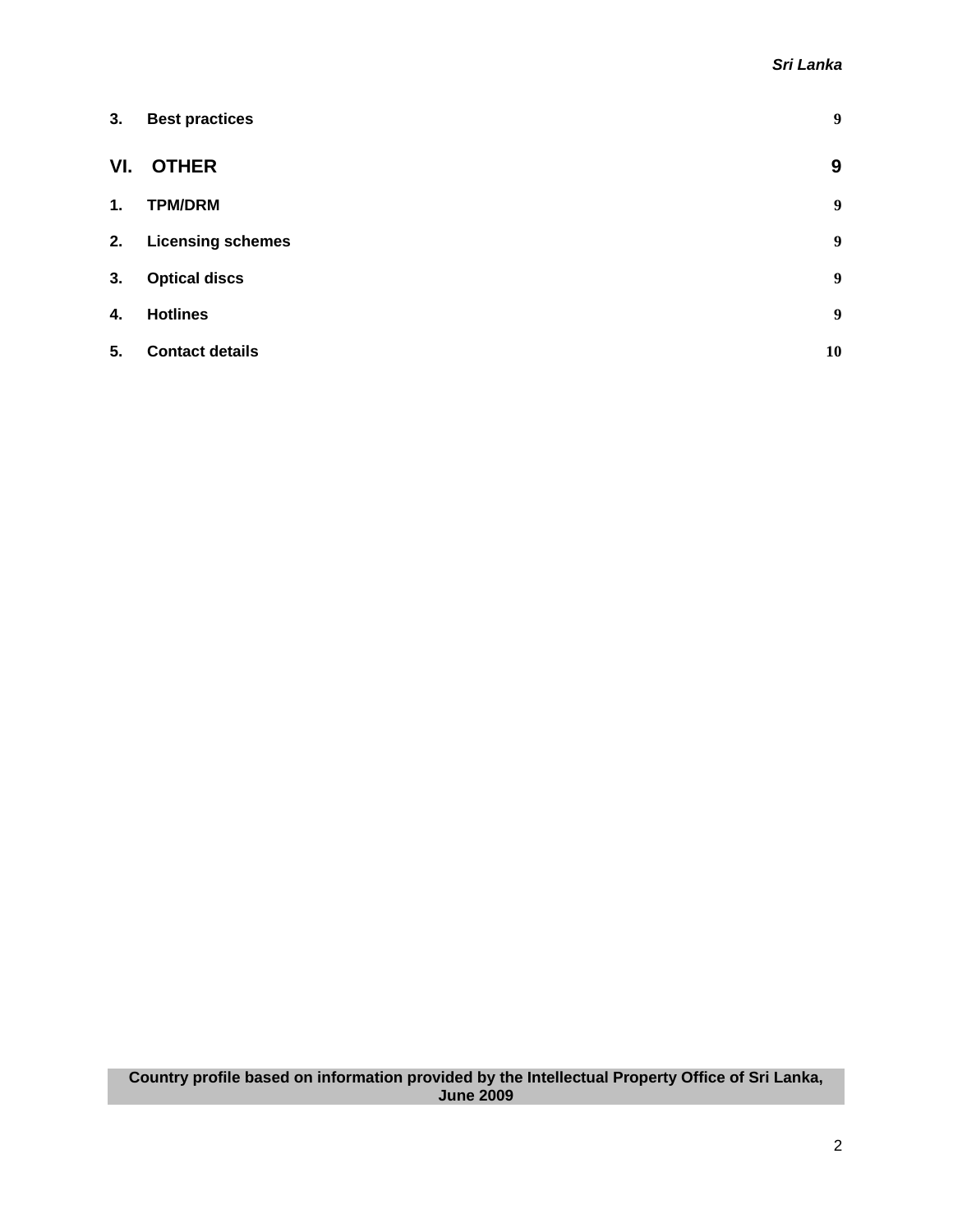# <span id="page-2-0"></span>**I. Legislation**

## **1. Copyright laws**

Copyright legislation in Sri Lanka includes:

- the [Intellectual Property Act 36 of 2003](http://www.nipo.gov.lk/act.htm)
- the regulations made under this law published in Government Gazette n°: 1415/18 of October 19, 2005, 1445/10 of May 17, 2006 and 1527/18 of December 13, 2007.

## **2. Other laws**

The other laws pertaining to anti-piracy measures and copyright enforcement are:

- The Civil Procedure Ordinance (Chapter 101) (as amended)
- The Code of Criminal Procedure Act no 15 of 1979 (as amended)
- The Judicature Act No 02 of 1978 (as amended)
- The High Court of the Provinces (Special Provisions) Act No.10 of 1996 (as amended)
- The Customs Ordinance (Chapter 235) (as amended)

## **3. Latest developments and perspectives**

There are no planned amendments.

## **4. Summary of legislation**

The copyright law protects original literary, artistic and scientific works. They are protected by the sole fact of creation, irrespective of their mode of expression, content, quality or purpose. Derivative works, such as translations and databases, are also protected. Protection does not extend to ideas, concepts and principles, official texts concerning legislation, administration and judicial proceedings or news. Both economic and moral rights are protected (sections 5 -10 of the intellectual Property Act).

• *Exclusive rights of the authors and of the owners of neighboring rights* 

## Exclusive Rights of the authors

## **a) Economic Rights**

Economic rights cover the following exclusive rights:

- (a) reproduction of the work;
- (b) translation of the work;
- (c) adaptation, arrangement or other transformation of the work;
- (d) the public distribution of the original and each copy of the work by sale, rental, export or otherwise;
- (e) rental of the original or a copy of an audiovisual work, a work embodied in a sound recording, a computer program, a data base or a musical work in the form of notation, irrespective of the ownership of the original or copy concerned;
- (f) importation of copies of the work, (even where the imported copies were made with the authorization of the owner of the copyright);
- (g) public display of the original or a copy of the work;
- (h) public performance of the work;
- (i) broadcasting of the work; and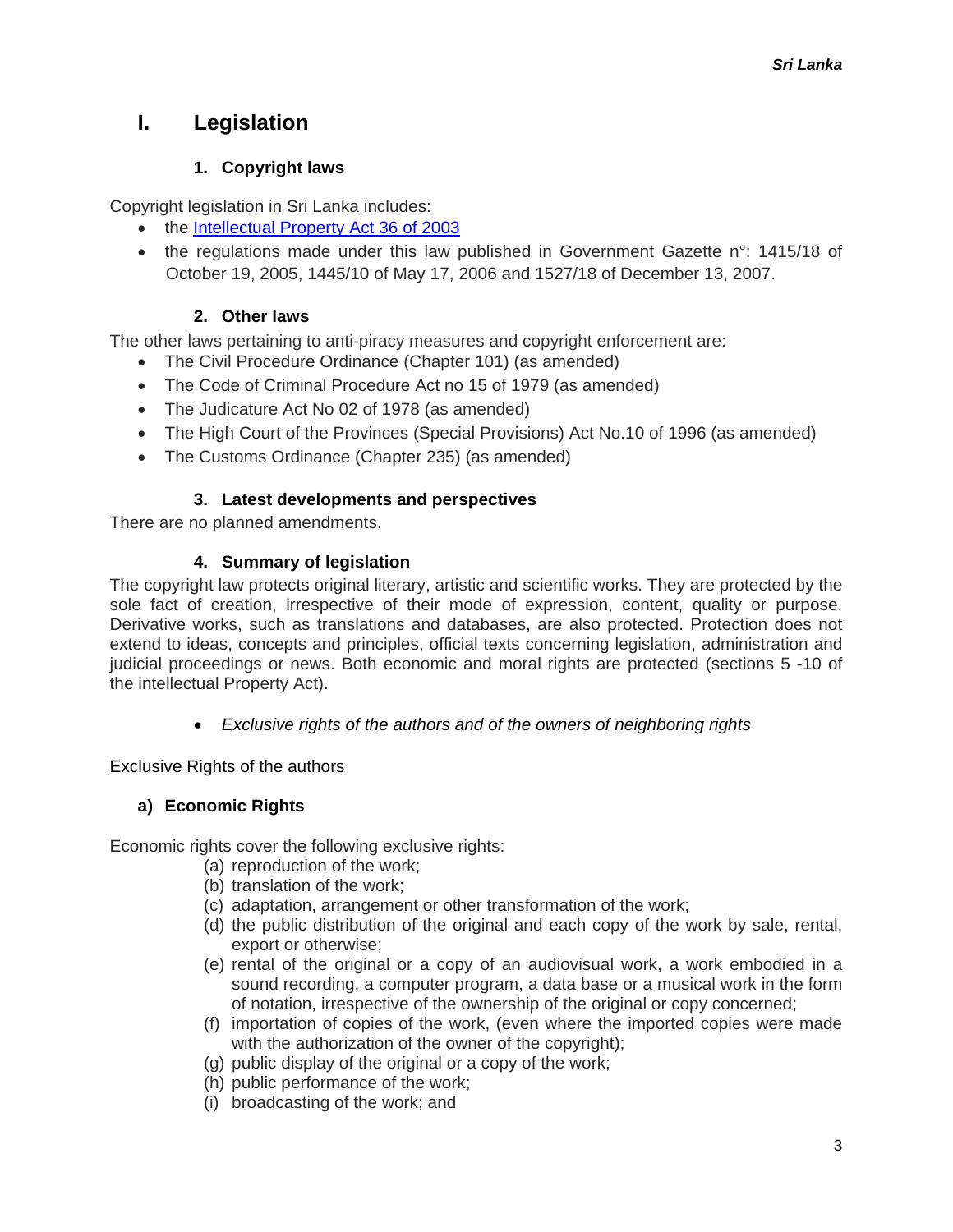(j) other communication of the public of the work.

The economic rights generally belong to the author. However, there are certain exceptions, such as works created by employees or commissioned works, which usually belong to the employer or the person who commissioned the work (section14).

Economic rights can be assigned, transferred and licensed by the owner (section 10).

#### **b) Moral rights**

Moral rights cannot be transferred, assigned or licensed (section 16).

#### Exclusive right of the owners of neighboring rights

The Intellectual Property Act also protects related rights (neighboring rights) - rights of performers, producers of sound recordings and broadcasting organizations (sections 17-21).

**Performers** have the following rights:

- (a) the broadcasting or other communication to the public of his performance or a substantial part thereof, except where the broadcasting, or the other communication –
	- (i) is made from a fixation of the performance, other than a fixation made in terms of section 21, or
	- (ii) is a re-broadcasting, made or authorized by the organization initially broadcasting the performance or substantial part thereof;
- (b) the fixation of his unfixed performance or substantial part thereof;
- (c) the reproduction of a fixation of his performance or substantial part thereof.

**Producers of sound recordings** have the following rights:

- (a) the direct or indirect reproduction of the sound recording or substantial part thereof;
- (b) the importation of copies of the sound recording or a substantial part thereof, even where such imported copies were made with the authorization of the producer;
- (c) the adaptation or other transformation of the sound recording or a substantial part thereof;
- (d) the rental of a copy of the sound recording or a substantial part thereof, irrespective of the ownership of the copy rented;
- (e) the sale or offering for sale to the public of the original or copies of the sound recording or substantial part thereof;

#### **Broadcasting organizations** have the following rights:

- (a) the re-broadcasting of its broadcast or a substantial part thereof;
- (b) the communication to the public of its broadcast or a substantial part thereof;
- (c) the fixation of its broadcast or a substantial part thereof;
- (d) the reproduction of a fixation of its broadcast or a substantial part thereof.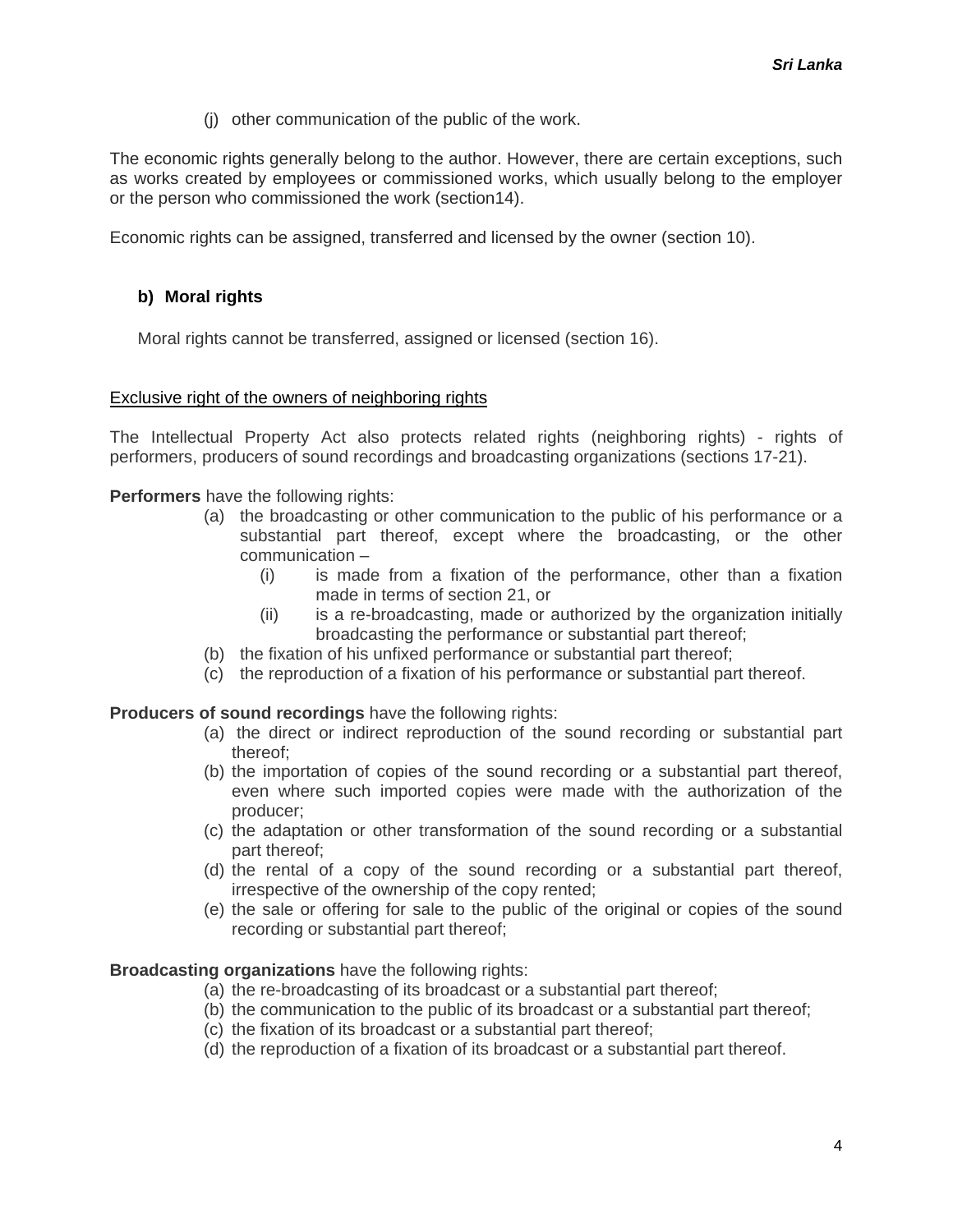## **c) Other**

The intellectual Property Act also carries provisions for the protection of expressions of **folklore** (section 24).

### • *Exceptions and limitations to copyright*

The economic rights are subject to certain limitations such as acts of fair use (sections 11 and 12).

These rights are also subject to the following limitations:

- the use by a physical person exclusively for his own personal purposes;
- using short excerpts for reporting current events to the extent justified by the purpose of providing current information;
- use solely for the purpose of face-to-face teaching activities or for scientific research;
- cases where, under copyright, a work can be used without the authorization of the owner of copyright.
	- *Protection of foreign works*

The law in Sri Lanka applies to foreign works as follows:

- (a) Copyright
	- works of authors who are nationals of, or have their habitual residence in Sri Lanka;
	- works first published in Sri Lanka, works published in another country and published in Sri Lanka within 30 days from such publication irrespective of the nationality or the residence of the author; or
	- works that are protected in Sri Lanka under any international convention to which Sri Lanka is a party.

#### (b) Related rights

- **Performers** who are nationals of Sri Lanka;
- performers who are not nationals of Sri Lanka but whose performances-
	- (i) Take place in Sri Lanka; or
	- (ii) Are incorporated in sound recordings that are protected under the Act; or

(iii) Have not been fixed in a sound recording but are included in protected broadcasts.

- *Producers of sound recordings* are nationals of Sri Lanka;
- sound recordings first fixed in Sri Lanka; or
- sound recordings first published in Sri Lanka.
- *Broadcasts* of broadcasting organizations where the registered offices of such organizations are situated in Sri Lanka; or
- broadcasts transmitted from transmitters situated in Sri Lanka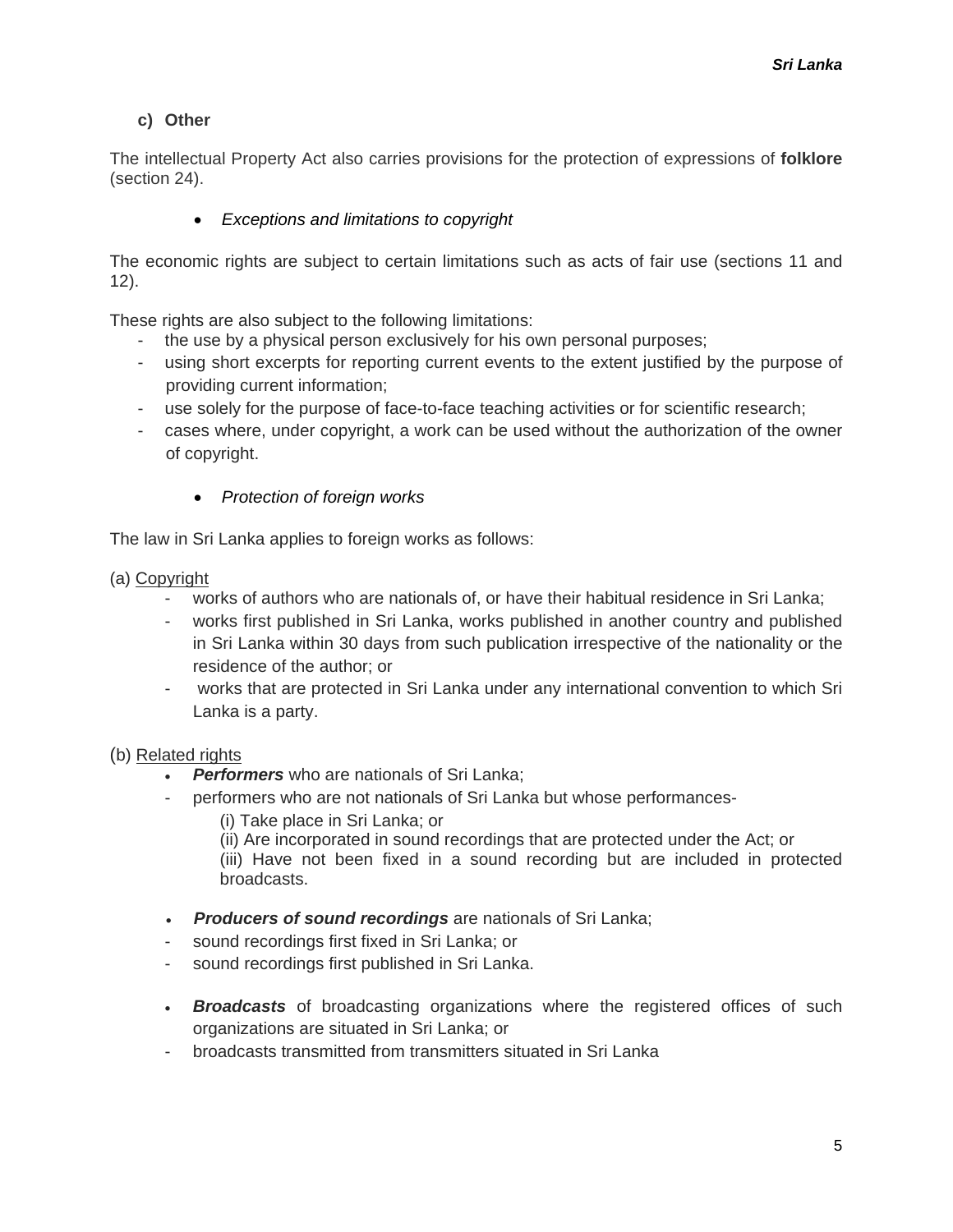• *Period of copyright protection* 

<span id="page-5-0"></span>The period of copyright protection is the lifetime of the author and 70 years after the death of the author. Related rights are protected for a period of 50 years.

• *Registration*

Works are protected without registration.

### **5. International Conventions and Treaties**

Sri Lanka is a member of the following International Conventions and Treaties on Copyright and Related Rights:

- Berne [Convention for the Protection of Literary and Artistic Works](http://www.wipo.int/treaties/en/ip/berne/trtdocs_wo001.html)
- Universal [Copyright Convention](http://portal.unesco.org/en/ev.php-URL_ID=15381&URL_DO=DO_TOPIC&URL_SECTION=201.html) (UCT)
- WTO [Agreement on Trade Related Aspects of Intellectual Property Rights](http://www.wto.org/english/docs_e/legal_e/27-trips.pdf)

## **II. Measures and Remedies**

## **1. Copyright infringement**

Section 5 of the Intellectual Property Act defines 'infringement of copyright' as an act that violates any of the protected rights. The law does not specifically refer to Internet piracy, but, its provisions, in general, apply to instances of Internet piracy.

#### **2. Remedies to protect copyright holders**

The law recognizes both civil remedies and criminal sanctions concerning infringement of copyright and related rights. The civil remedies include injunctions, both temporary and permanent, damages (actual or statutory) and any other relief as the Court may deem just and equitable. Remedies also include search warrants, seizure, forfeiture and destruction of pirated copyright materials. (Part XI pf the Act). Right owners can also seek the intervention of the intellectual Property Office for dispute settlement (section 22(3) of the Act).

#### **3. Provisional measures**

The provisional measures may be allowed ex-parte. These measures shall be ordered when the plaintiff proves that an irreparable damage will be caused unless such order is granted. The Court is also competent to order the infringer to disclose the identity of the persons involved in the production and distribution of the infringing goods and channels of distribution. The Court can also grant ex-parte orders to prevent the infringer from destroying evidence and to tender evidence in possession of the opposing party (section 171 of the Act).

## • Civil remedies

Injunctions (temporary and permanent), damages (actual and statutory) and any other remedies as the court deem appropriate (section 173 of the Act).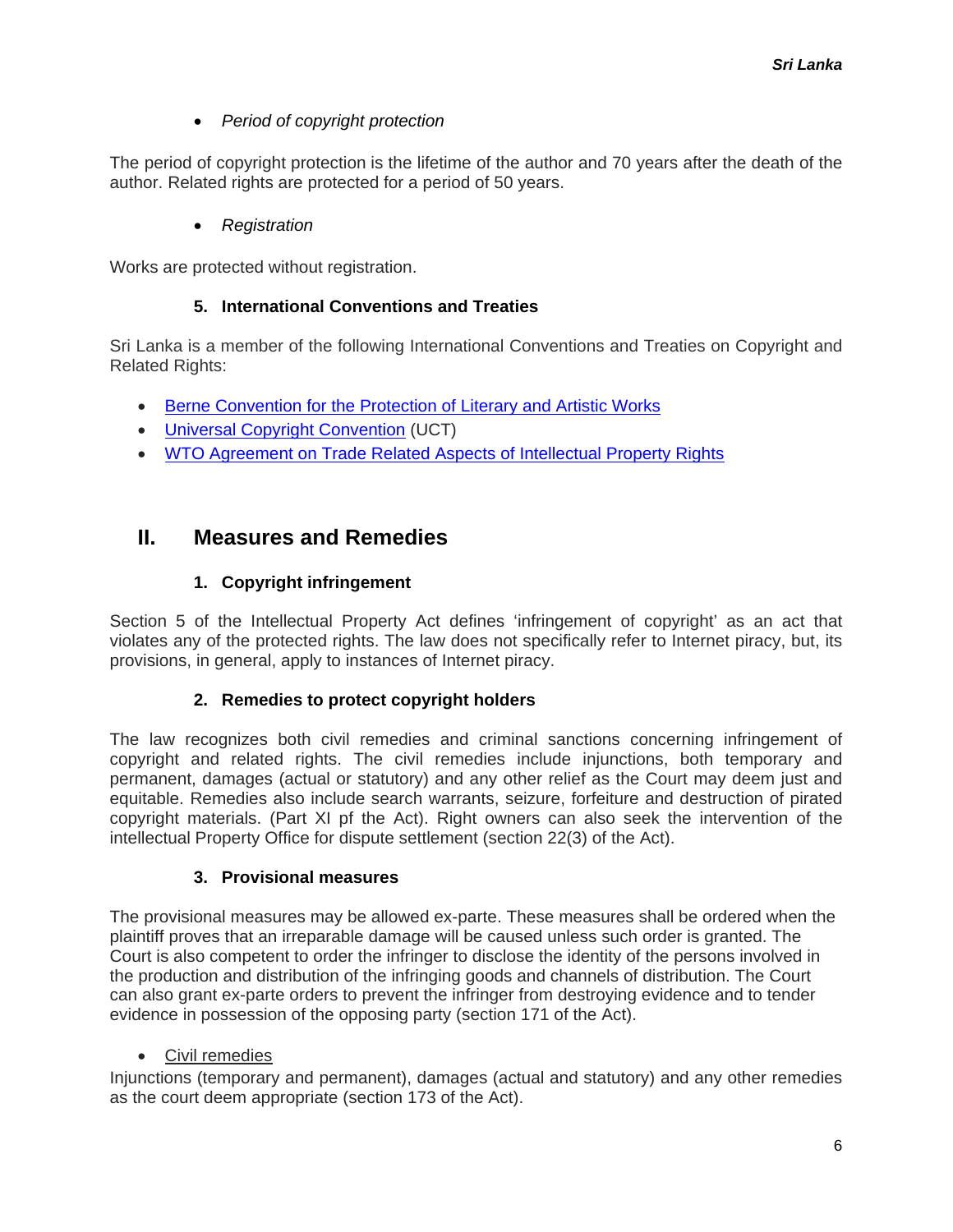#### • Criminal Sanctions

<span id="page-6-0"></span>Six months imprisonment or Rs. 500,000 fine or both. Sanctions can be doubled for subsequent convictions. (Chapter XXXVIII of the Act)

#### • Provisional measures

As mentioned above, the Court can order search warrants, seizure, forfeiture and destruction of pirated copyright materials and equipment used in manufacturing the infringing copies.

#### **4. Requirements for foreign persons**

There are no such special requirements.

## **III. Enforcement**

#### **1. Enforcement authorities**

#### **a) Authorities responsible for enforcing the copyright law**

#### (i) Civil Litigation

The Commercial High Court has initial jurisdiction. Appeals from the Commercial High Court are made to Supreme Court, which is the Highest Appellate Court of the country.

#### (ii) Criminal Sanctions

The Magistrate's Court has criminal jurisdiction with respect to the infringement of copyright and related rights. The owner of the rights may file a private complaint to enforce his rights or may make a complaint to the police.

#### (iii) Dispute Resolution

The Intellectual Property Office can help the parties of copyright disputes to settle their disputes amicably. An affected party can make a request to the IP Office and invoke jurisdiction. (Section 22(3) of the Act)

#### **b) Enforcement bodies entitles to act ex-officio in copyright infringement cases**

The Police are competent, where appropriate, to initiate on their own proceedings the prosecution of the copyright offenders.

#### **c) Courts dealing with copyright cases**

#### (i) Civil Remedies

A Special court known as the 'Commercial Court' has been established with initial jurisdiction relating to infringement of copyright. It is based in Colombo. However, the High Courts of the Provinces can also be vested with the same jurisdiction.

#### (ii) Criminal sanctions

The Magistrate's Court has jurisdiction with respect to criminal offences, including the infringement of copyright committed within its territorial jurisdiction.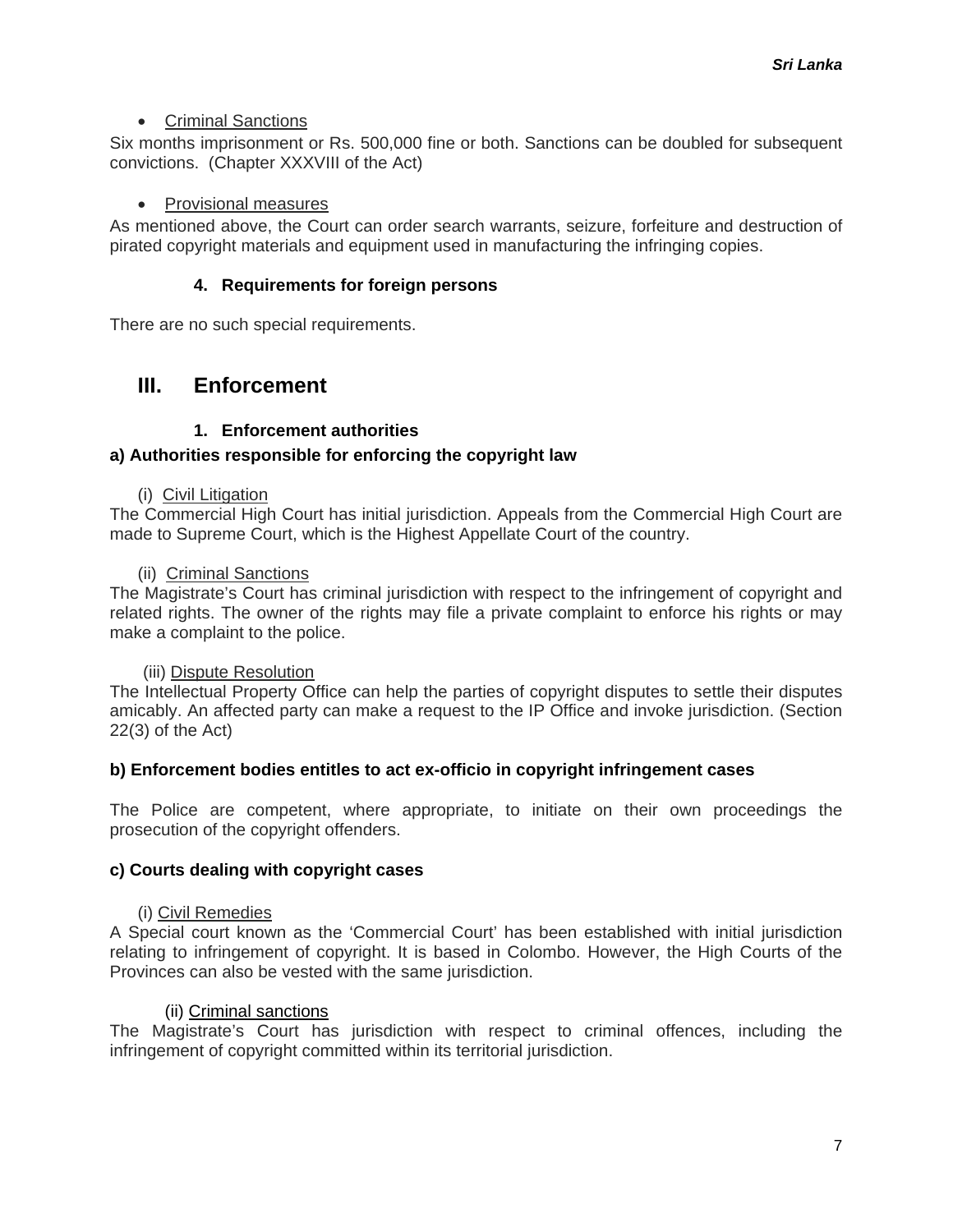#### **2. Enforcement at the border**

<span id="page-7-0"></span>The Sri Lanka Customs has been empowered with the boarder control of importation and exportation of copyright material in violation of the protected rights. All the pirated copyright materials are designated as prohibited goods and exportation and importation of which are prohibited. Sri Lanka Customs can suspend the suspected pirated copyright material on its own or by application of the owner of the rights. In such cases, the applicant may be required to provide security to safeguard the interests of the defendant and to prevent any abuse. The applicant may also be liable to pay compensation to the defendant in case the complaint is wrongful.

The Sri Lanka Customs is also competent to destroy or dispose of any pirated copyright material.

The Sri Lanka Customs allows only the importation of one copy of a work by a physical person for his personal use without the authorization of the owner of the copyright (section 125 of the Customs Ordinance).

## **IV. Public Awareness**

#### **1. Awareness campaigns and actions**

The Government of Sri Lanka extends its fullest cooperation to the owners of copyright to strengthen their Collective Societies.

#### **2. Promotion of legal exploitation**

Information not available

## **3. Associations and organizations with awareness-raising purpose**

Information not available

**4. Best practices** 

Information not available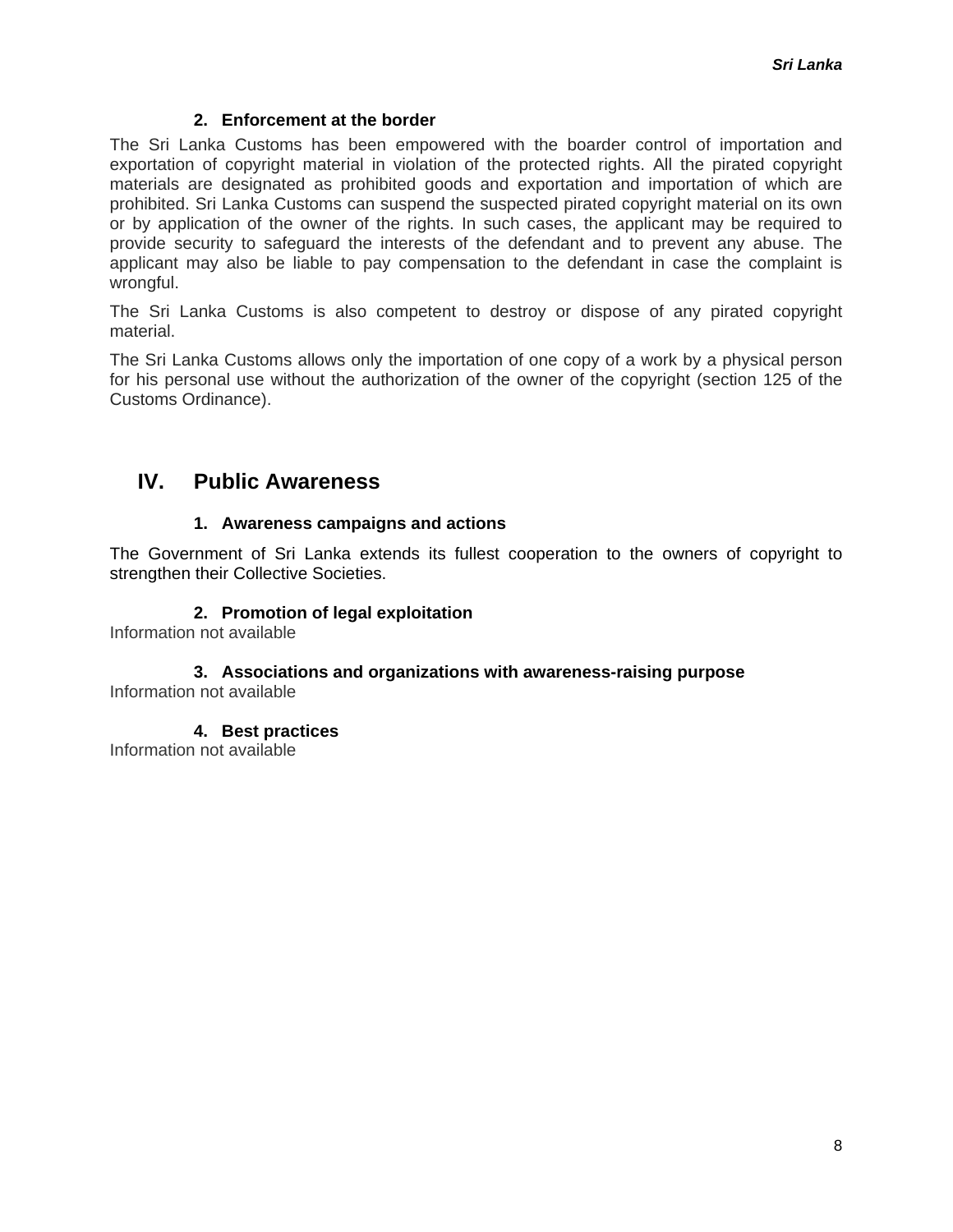# <span id="page-8-0"></span>**V. Capacity-building**

## **1. Training**

The Government of Sri Lanka provides training on protected rights and their enforcement to the owners and managers of Collective Societies, as well as to the enforcement agencies like the Police, Customs, Judiciary and Public Prosecutors.

The Government of Sri Lanka carries out various types of Awareness Building Programs, such as newspaper advertisements, public lectures, TV programs and seminars.

## **2. Establishment of specialized units and intersectoral groups**

The Criminal Investigation Department of Sri Lanka Police and Sri Lanka Customs have specialized Offices to conduct raids and investigations on copyright piracy.

The initiatives were taken to establish a National Steering Committee consisting of stakeholders to promote and protect IP rights, including the enforcement of Copyright.

### **3. Best practices**

Sri Lanka, for example, implemented a WIPO pilot project on public outreach consisting of a series of TV programs and a subsequent essay competition for secondary students on Intellectual Property. This has contributed to the increased public awareness of Intellectual Property, including copyright.

There are several raids conducted by police, as well as successful prosecutions and civil litigations.

## **VI. Other**

## **1. TPM/DRM**

Section 23 of the IP Act recognizes measures, remedies and sanctions against the with respect to technical measures. For example, the manufacturing or importation or sale or rental of any device or means specifically designed or adapted to circumvent any device or means intended to prevent or restrict reproduction of a work or to impair the quality of copies is prohibited. The owner of the copyright is entitled to seek remedies from the Court.

## **2. Licensing Schemes**

Information not available

**3. Optical Discs** 

Information not available

**4. Hotlines** 

Information not available